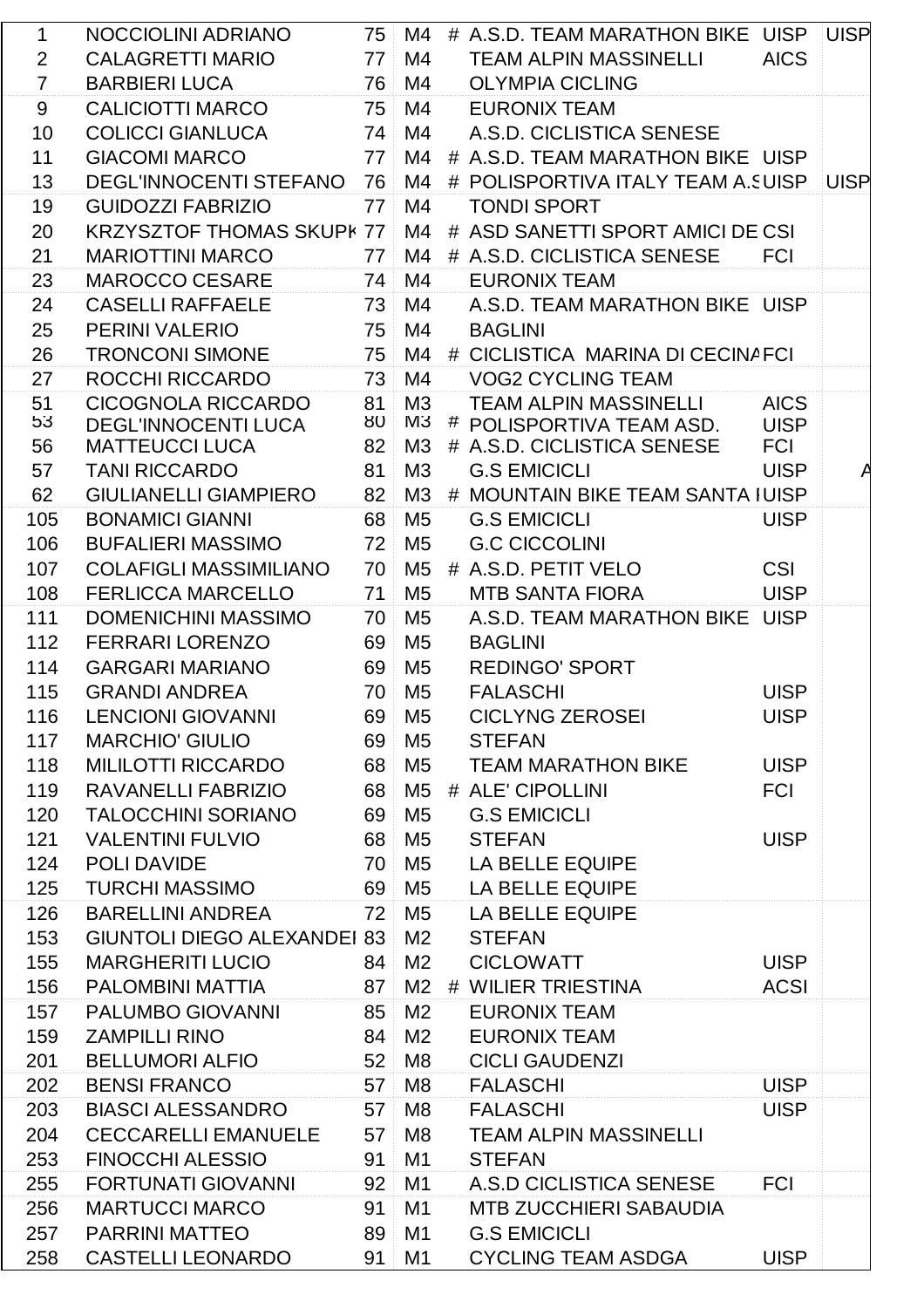| 259 | <b>BANTI FRANCESCO</b>     | 88 | M <sub>1</sub> | <b>LA BELLE EQUIPE</b>          |             |             |
|-----|----------------------------|----|----------------|---------------------------------|-------------|-------------|
| 260 | <b>QUINTIERO LUIGI</b>     | 91 | M1             | <b>TEAM BICI TERENZI</b>        |             |             |
| 301 | <b>AMBROGINI LUCA</b>      | 93 | ES             | <b>STEFAN</b>                   | <b>UISP</b> |             |
| 352 | <b>CHIODA ANGELO</b>       | 61 | M7             | <b>FALASCHI</b>                 | <b>UISP</b> |             |
| 354 | <b>GALLIGANI WALTER</b>    | 58 | M7             | <b>G.S EMICICLI</b>             |             |             |
| 355 | <b>GARUZZO FRANCESCO</b>   | 61 | M7             | # CYCLING TEAN SAN VINCENZCUISP |             | <b>UISP</b> |
| 356 | <b>MASINI CARLO</b>        | 61 | M7             | <b>CICLI PUCCINELLI</b>         | <b>UISP</b> |             |
| 358 | <b>INNOCENTI MAURIZIO</b>  | 62 | M7             | M.B.M. NATI IN MAREMMA<br>#     | <b>FCI</b>  |             |
| 359 | <b>NACCI CLAUDIO</b>       | 58 | M <sub>7</sub> | <b>STEFAN</b>                   | <b>UISP</b> |             |
| 360 | POTESTA' FABRIZIO          | 61 | M7             | <b>M.MAD VELOSYSTEM</b>         |             |             |
| 361 | <b>ALBERI FABIO</b>        | 60 | M7             | <b>VALDARNO REGIA</b>           | <b>FCI</b>  |             |
| 382 | DE SANTIS FRANCO           | 65 | M <sub>6</sub> | <b>M.MAD VELOSYSTEM</b>         |             |             |
| 383 | <b>GRISELLI ALESSANDRO</b> | 64 | M <sub>6</sub> | <b>FALASCHI</b>                 |             |             |
| 385 | <b>LAMBERTI ALBERTO</b>    | 67 | M6             | <b>TEAM VALLONE</b>             | <b>UISP</b> |             |
| 387 | <b>MACCHIAROLI DANIELE</b> | 67 | M <sub>6</sub> | <b>G.S EMICICLI</b>             |             |             |
| 388 | <b>SACCONCINI SERGIO</b>   | 65 | M <sub>6</sub> | <b>CICLOPEPERONCINI</b>         | <b>AICS</b> |             |
| 389 | <b>TROSINO FRANCO</b>      | 65 | M <sub>6</sub> | <b>INKOSPORT TEAM</b>           | <b>UISP</b> |             |
| 390 | <b>ZOPPI MARCO</b>         | 65 | M <sub>6</sub> | <b>CICLYNG ZEROSEI</b>          |             |             |
| 391 | <b>MANTOVANI STEFANO</b>   | 65 | M <sub>6</sub> | <b>LIVORNO TEAM BIKE</b>        |             |             |
| 394 | <b>ROSSILUCA</b>           | 64 | M <sub>6</sub> | <b>VALDARNO REGIA</b>           |             |             |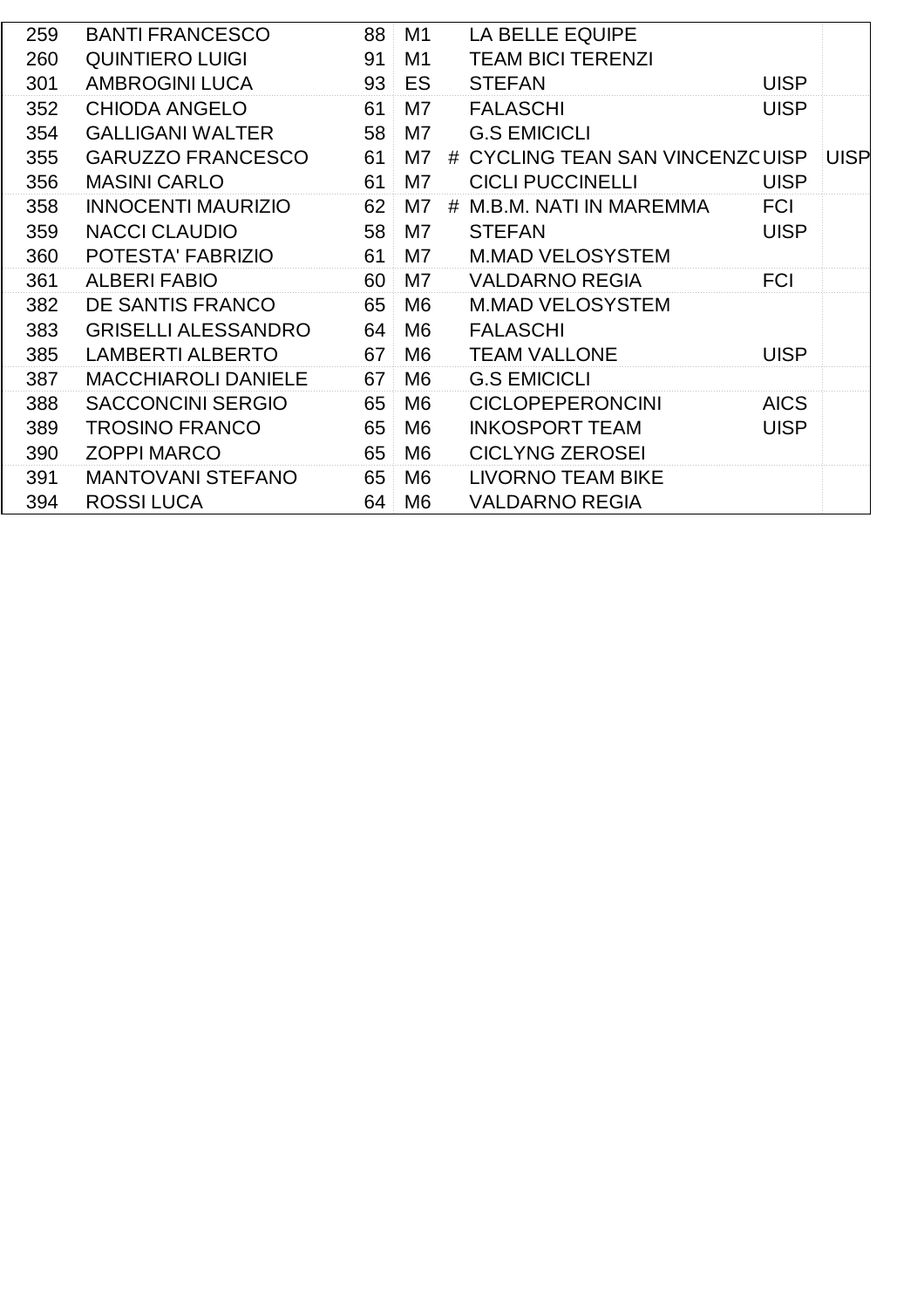| $2,2E+08$                        |  |     |
|----------------------------------|--|-----|
|                                  |  |     |
| 2,21E+08<br><b>PISTOIA</b>       |  |     |
| $2,2E+08$                        |  |     |
|                                  |  |     |
|                                  |  |     |
|                                  |  |     |
| 728331E<br>T-00042950<br>962880V |  | 15C |
|                                  |  |     |
|                                  |  |     |
|                                  |  |     |
| A221353                          |  |     |
|                                  |  |     |
| A246350<br>CS854943              |  |     |
| 946435J                          |  |     |
|                                  |  |     |
|                                  |  |     |
| 2,21E+08<br>7926924              |  |     |
|                                  |  |     |
|                                  |  |     |
|                                  |  |     |
|                                  |  |     |
|                                  |  |     |
|                                  |  |     |
|                                  |  |     |